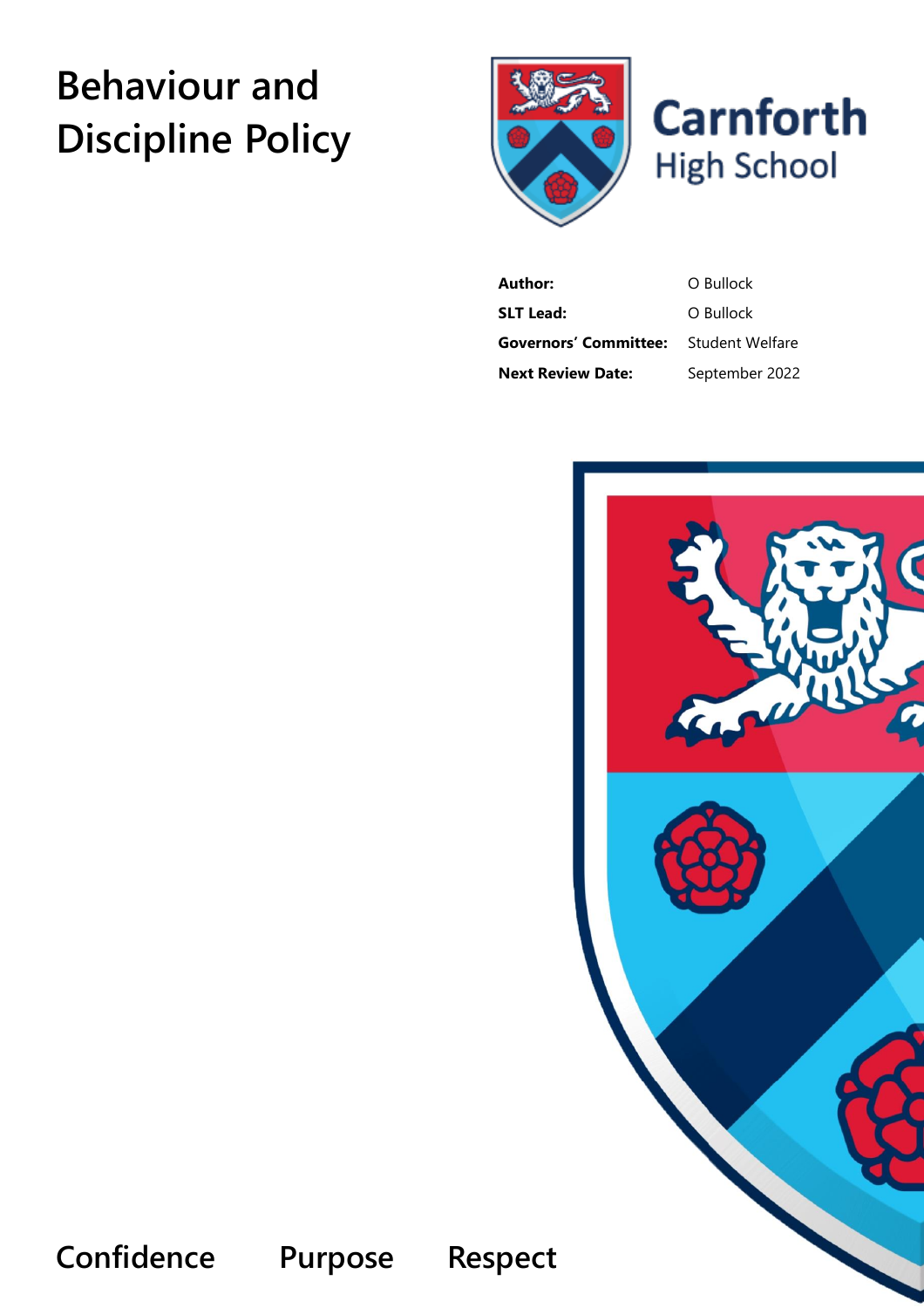# Key Changes

# **October 2021**

Exit Sanction System – Alteration to sanction issued for S3 Exit. Renaming of S3 Matrix to S3 Exit. Recording of S1 and S2 warnings completed for all year groups.

Lunchtime Detention – List of possible reasons for lunchtime detention updated.

After School Detention – List of possible reasons for after school detention updated.

Isolation – List of possible reasons for Isolation updated.

Fixed Term Exclusion – List of possible reasons for FTE updated.

Governors Behaviour Panel – Addition of behaviour panel as additional strategy to improve behaviour.

Punctuality – Reduction in number of morning lates before escalation to after school detention.

Anti-Bullying – This section has been renamed peer on peer abuse.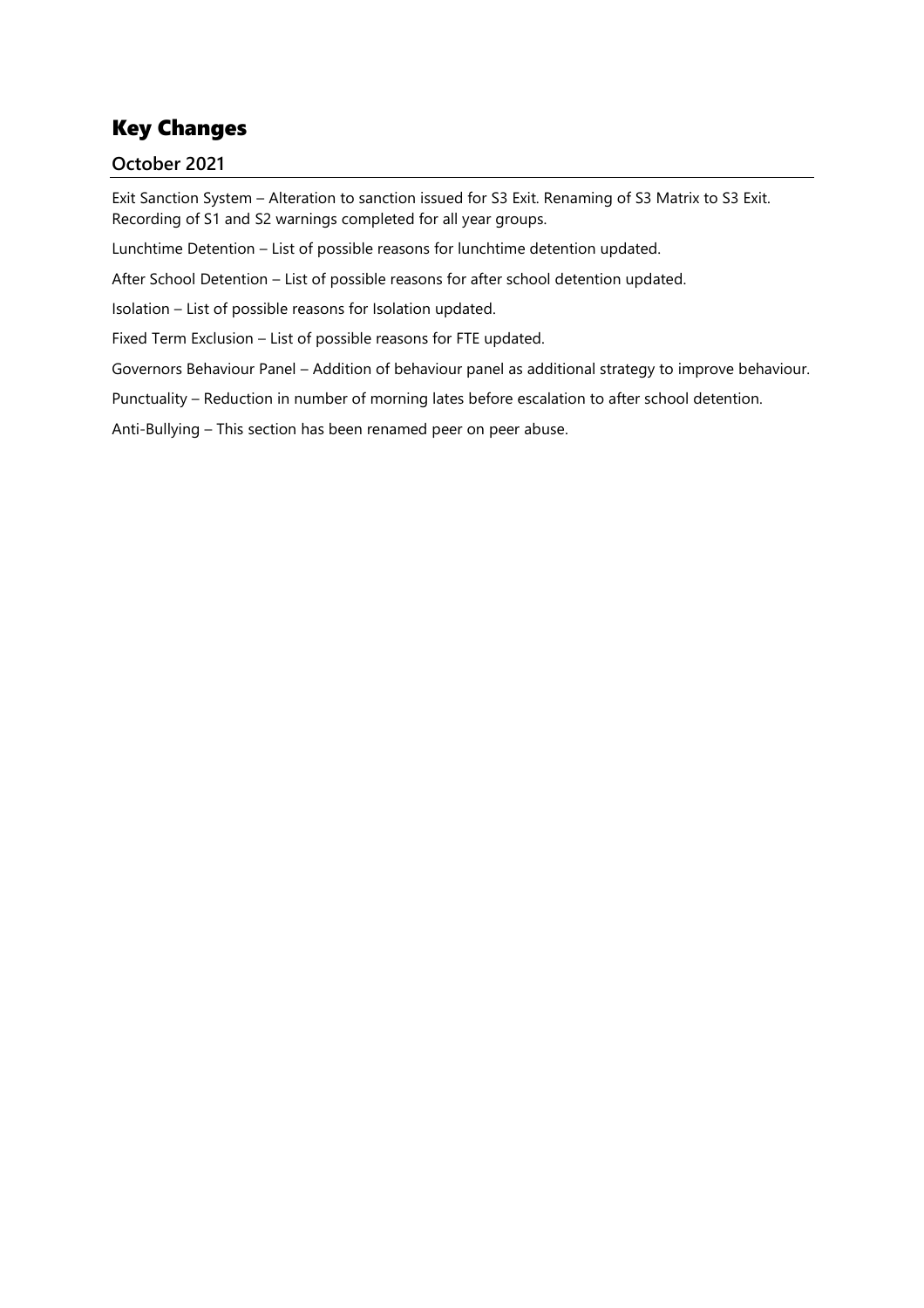# **Aims and objectives**

The aim of the Behaviour and Discipline policy is to promote and ensure that outstanding behaviour is promoted across the school which means that students show self-discipline and respect for others. In addition, this policy seeks to show how we will prevent bullying and ensure students complete work and adhere to whole school standards.

# **Principles of the Governing Body**

- Every member of the school community has the right to be treated with respect and dignity
- Every member of the school community has the right to equality of opportunity to develop their particular talents irrespective of gender, gender reassignment, sexual orientation, disability, race, religion or belief, social class or any special educational needs.
- All rules of conduct will be positive and restorative in nature
- All rules and punishments will be fairly and consistently applied

# **Relevant Legislation**

This policy has been revised with regard to:

- [Behaviour and discipline in schools January 2016](https://www.gov.uk/government/publications/behaviour-and-discipline-in-schools)  DFE
- [Education Act 1996, 2002 & 2011](https://www.legislation.gov.uk/ukpga/2011/21/contents/enacted)
- [Keeping Children Safe in Education 2020](https://www.gov.uk/government/publications/keeping-children-safe-in-education--2)
- [Education and Inspections Act 2006](https://www.legislation.gov.uk/ukpga/2006/40/contents)
- [Equality Act 2010](https://www.legislation.gov.uk/ukpga/2010/15/contents)
- [Exclusion from maintained schools, academies and pupil referral units in England](https://www.gov.uk/government/publications/school-exclusion)
- Carnforth High School Child Protection & Safeguarding Policy 2021-2022
- Carnforth High School Confiscation of Property Policy and Procedure 2021-2022
- Bay Learning Trust Staff Code of Conduct
- [Teachers' standards](https://www.gov.uk/government/publications/teachers-standards)
- **[SEN Code of Practice](https://www.gov.uk/government/publications/send-code-of-practice-0-to-25)**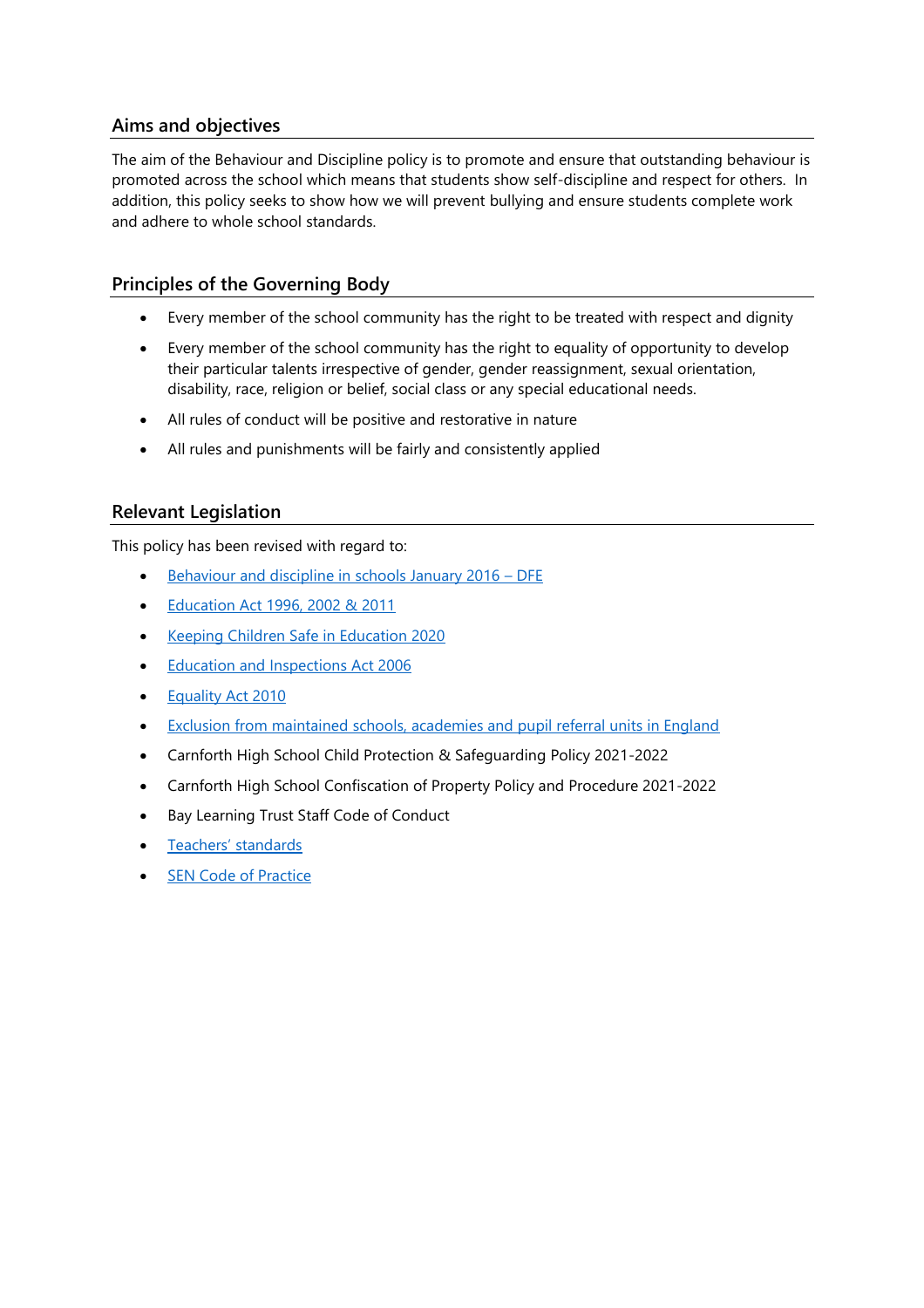#### **Roles within the Behaviour System**

All school staff have statutory and delegated authority to discipline students whose behaviour is unacceptable, who break the school rules or who fail to follow a reasonable instruction (Section 90 and 91 of the Education and Inspections Act 2006) and are expected to do so in all circumstances.

This authority applies at any time the student is in school or elsewhere under the charge of a teacher, including on school visits.

This authority applies at outside of the school premises when a student is in uniform or is travelling to or from school.

#### **Governors' Student Welfare Committee**

This meets on a regular basis to consider and review issues around discipline and exclusions.

#### **Senior Leadership Team**

School leadership are expected to uphold high standards of behaviour and discipline at all times and support staff in their management of student behaviour

The Senior Leadership Team set the tone of the school on a daily basis by meeting the student body and welcoming them in to school. In conjunction with the pastoral staff, they should address uniform and other issues on entry to prevent these interrupting the learning of students.

The Senior Leadership Team will patrol the school on a rota system to ensure high standards are maintained and to support staff in addressing any minor issues. At all times, their conduct would be welcoming and positive and initially, serious misconduct should be managed through requesting the student to comply with the school policy. Any student refusing to comply with a reasonable request from the Senior Leadership team could face exclusion from school by the Principal.

The Senior Leadership Team will support staff and students by running lunchtime detentions, patrolling at break, lunch time and lesson change over and staffing afterschool detentions each week.

The team will model high standards of personal presentation and demonstrate the school vision and values in the ways in which they relate to students and their families.

#### **Year Leaders**

Year leaders are responsible for promoting good standards of behaviour with their year groups and addressing the needs of students who find it difficult to meet the expectations of the school. Year Leaders must find the balance of challenge and support.

Year leaders will support the Senior Leadership Team by researching more serious issues, staffing isolation and being the point of contact for more serious issues. They will also provide the administration duties of after school detentions and isolation to ensure a consistent approach.

A key part of the Year Leaders role is supporting students who are underachieving and addressing the underlying causes of any poor behaviour.

Year leaders should practically address uniform and appearance issues by issuing appropriate uniform and contacting parents to secure their support. Year leaders will visit forms on a weekly basis to assist in promoting attendance and uniform expectations.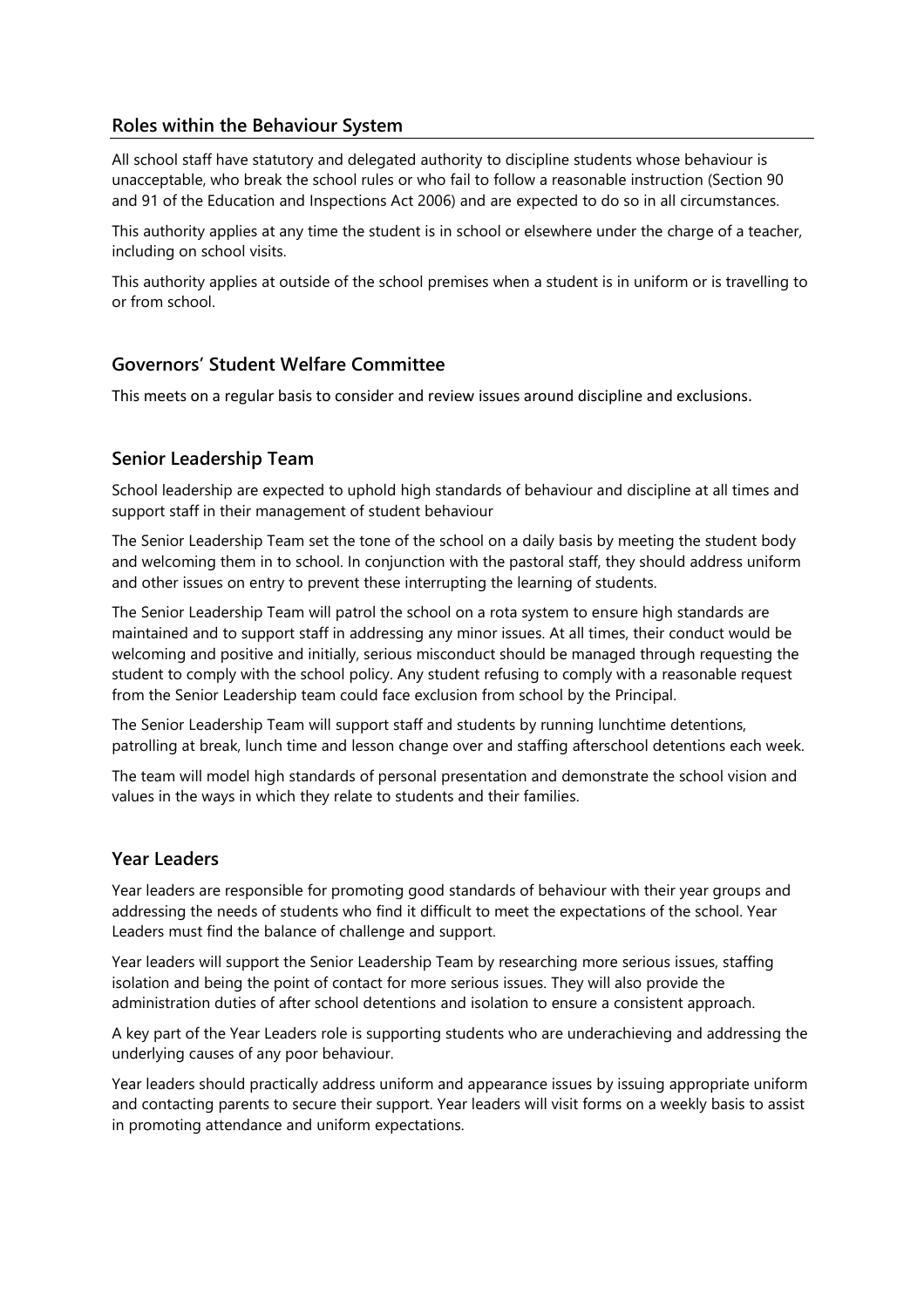# **Subject Leaders**

Subject Leaders are responsible for the behaviour of students in their subject areas and supporting teaching staff in upholding the policies of the school.

This includes establishing clear routines for student behaviour in individual subject areas, for example safety and behaviour guidelines in subjects like PE, Science and Technology.

It is also important that Subject Leaders are clear about standards of presentation expected in student work in their subject and reinforce these with staff and students.

Subject Leaders are expected to support teachers in the following ways:

- Prepare the exit room timetable for their subject and liaise with other subjects if required.
- Dropping in to support class teachers
- Offering coaching and guidance to staff
- Modelling best practice in behaviour management
- Monitoring and supporting staff with students on subject report

#### **Teachers**

Teachers are responsible in assisting and promoting positive behaviours & discipline in the classroom, around school and on extra-curricular activities.

Teachers have statutory authority to discipline students whose conduct falls below the standard which could reasonably be expected of them. This means that if a student misbehaves, breaks a school rule or fails to follow a reasonable instruction the teacher can impose a punishment on that student (Section 90 and 91 of the Education and Inspections Act 2006). This will be underpinned through the understanding and implementing the use of the Behaviour & Discipline policy 2021-2022.

- Teachers can discipline students at any time the pupil is in school or elsewhere under the charge of a teacher, including on school visits.
- Teachers will report any circumstance if they witness any poor behaviour outside school to the relevant Year Leader.
- Teachers can confiscate students' property.
- Teachers have a responsibility to safeguard students in line with the school's safeguarding policy and annual safeguarding training.
- Teachers will have planned and prepared for the needs of all students in lessons.
- Teachers will act as appropriate role models in accordance with the standards of the profession, underlined in Teachers Standards.
- Teachers will develop and implement appropriate classroom management techniques to maintain an orderly classroom atmosphere conducive to learning and if this is failing to work will seek appropriate support from the Subject Leader.
- Teachers will establish an appropriate rapport and an effective working relationship with parents, students and other staff members.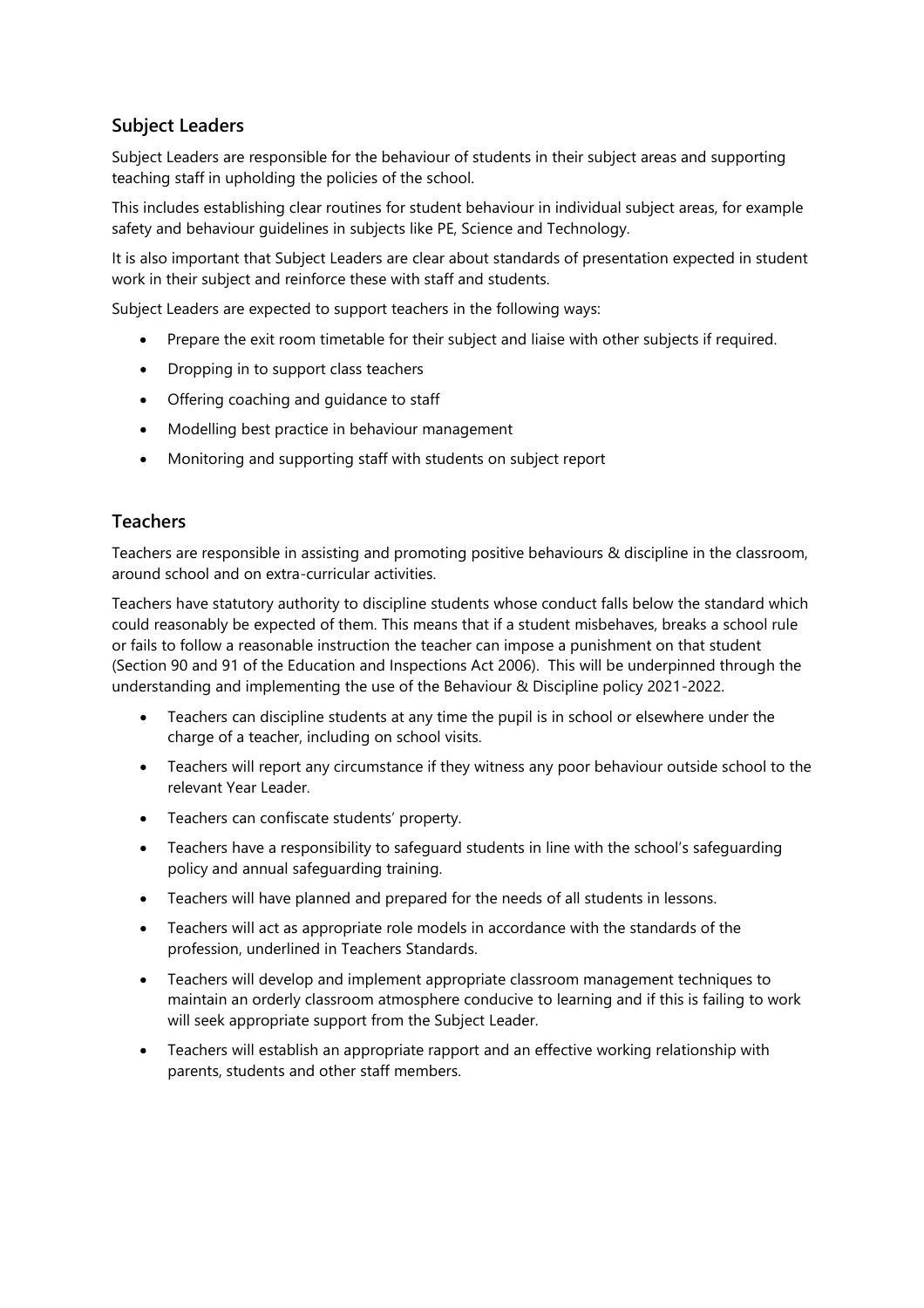# **Students**

Student play a key role in the behaviour and discipline policy as by following the expectations within the policy they will ensure they are part of a conducive learning environment which provides them with the best change to make progress and develop a love for learning.

The Carnforth High School community is built around three key values. We want students to develop confidence in their learning and feel confident to show the behaviours expected within the community. We want students to know the purpose of their learning and provide them with purpose going forward into the wide community. We want students to respect their school community and themselves so they make positive decisions with their behaviour.

The following are key expectations which will ensure students help to support positive behaviour and attitudes within the Carnforth High School community.

- Take responsibility for their own behaviour
- Have proper regard for the authority of teachers and other adults
- Arrive in school and lessons punctually
- Comply with the school uniform policy
- Be well prepared for lessons by bringing appropriate equipment
- Tackle class work and homework to the best of their ability
- Treat the views of others with respect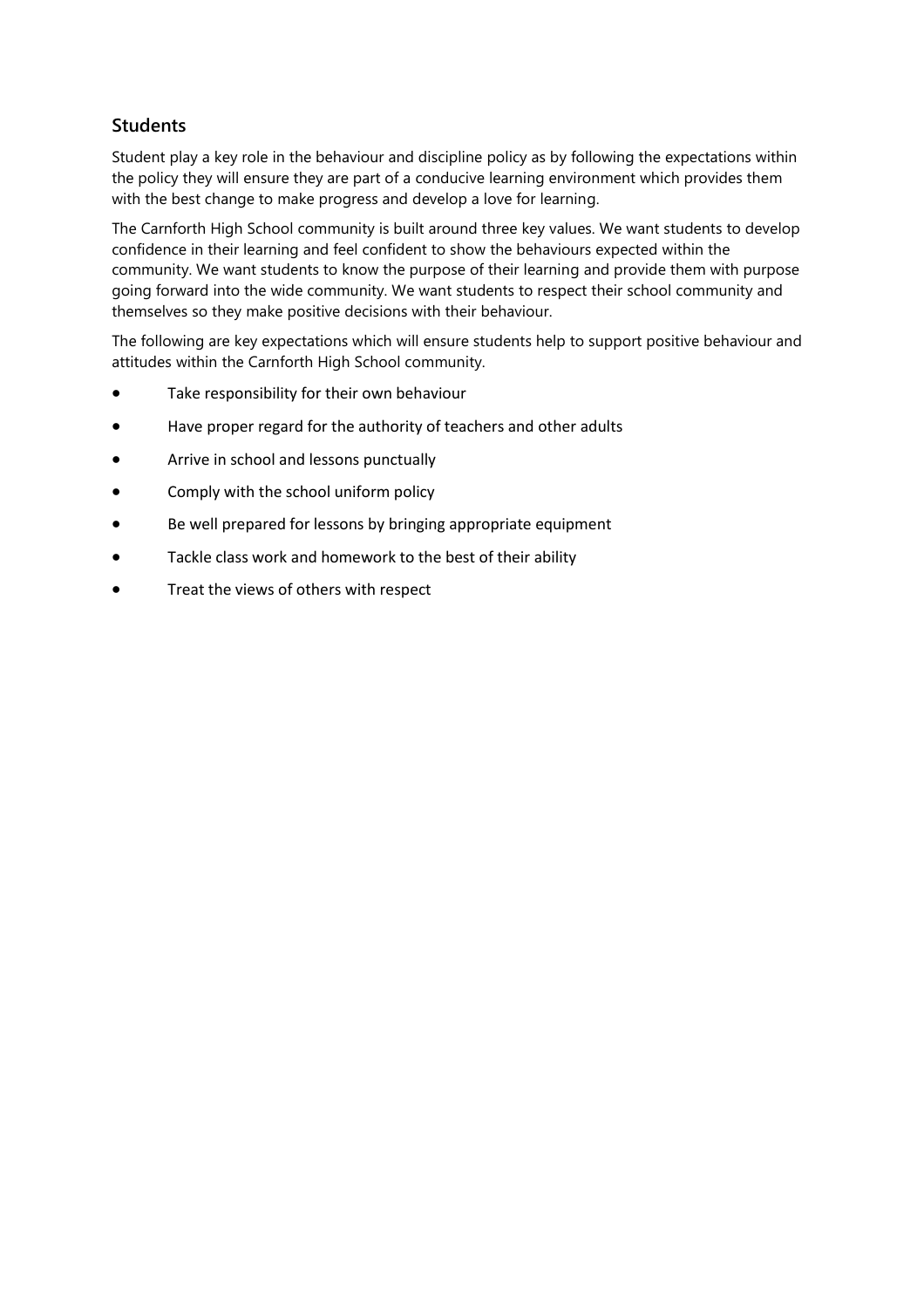# **School Sanction Systems**

#### **Classroom management**

Teaching staff are encouraged to use a range of classroom management methods to ensure a positive learning environment is maintained for all learners. Teaching staff are encouraged to use rewards as well as sanctions to maintain the balance of positive learning experiences.

It is important that when sanctions are used, a consistent approach and system is used across all lessons. Teachers will manage the classroom in line with the school policy and will be supported in addressing any issues in the classroom by the Subject Leader.

The Sanction Systems work in conjunction with a progressive system of structured intervention designed to address underlying causes of poor behaviour wherever possible. In order to support this all sanctions are be recorded on the student's school record.

#### **Exit Sanction System**

The Exit Sanction Systems is designed to give students choices. Its principle role is to support learning by tackling and dealing with low level disruptive behaviour, i.e. behaviour that undermines the students own learning or that of others. If unchecked this sort of behaviour disrupts lessons and undermines the authority of the teacher.

**Step 1**- Student is disrupting their learning and/or the learning of those around them. The student is told that they are on a S1. They are told why they are receiving the sanction and what they should do to correct the behaviour and their name is written on the board.

**Step 2**- Student continues to disrupt the learning and/or the learning of those around them. The student is told that they are on a S2. They are told why they are receiving the sanction and what they should do to correct the behaviour and an S2 mark is placed against their name on the board.

**Step 3**- Student continues to disrupt the learning and/or the learning of those around them. The student is now on a S3 Exit. The student is sent to the 'Exit Room' for the remainder of that lesson.

In the last 3 minutes of the lesson, the student should return to their lesson and the teacher will explain when their after school detention will be.

When the student completes the after school detention, they should complete the S3 Exit Report Form (See Appendix). Whenever possible, the teacher who has given the S3 Exit should see the student in the after school detention.

A text message is sent home when a student has received an S3 Exit. It is good behaviour management practice to phone home if a student has received more than one S3 Exit from a subject.

There are a number of low level disruptive behaviours which in the previous behaviour management system had no consequence or the consequence was not equivalent to the behaviour.

Staff are asked to record S1 and S2 sanctions on EPraise. These will be combined on a daily basis. If a student gets more than 8 or these marks in a day, then they will be issued a lunch detention the following day.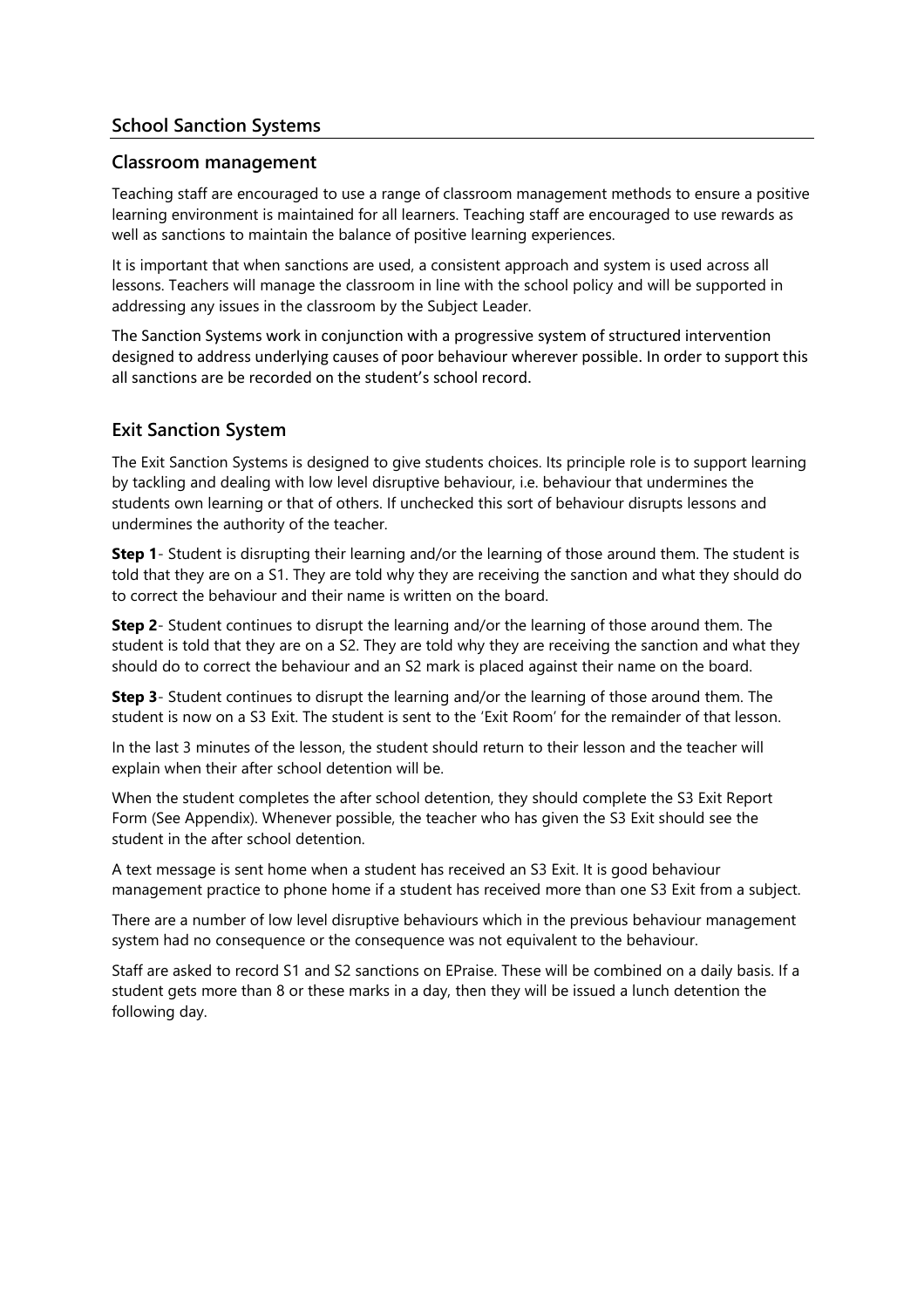# **Lunchtime Detention**

This is the main sanction teaching staff will use when dealing with poor behaviour choices from students which do not follow the Exit Sanction System. These can be issued in lesson, form time or out of lesson. The detention is 30 minutes at lunchtime. The detention starts at 12:40pm until 1:10pm (This allows the student time to eat their lunch). It is served with a member of SLT.

Lunchtime Detentions may be issued for the following behaviours: **(This list is not exhaustive)**

- Late to lesson / school
- Wearing uniform incorrectly
- Foul language / gesture
- Chewing
- Failure to bring required equipment (pen, pencil, ruler, whiteboard, calculator) on 5 occasions
- Failure to bring lesson specific equipment (exercise book, DEAR book, cooking ingredients, PE kit)

#### **Failure to attend a lunchtime detention for poor behaviour choices will see the sanction elevated to an after-school detention.**

#### **Homework Issues**

Teachers will place all homework onto the Epraise system. Students requiring support with homework are expected to see members of staff individually before the deadline rather than arrive with no completed homework.

All students who fail to complete a piece of homework by the set deadline will be given a second deadline to complete the work by. Where possible students should be given worksheets and instructions again to ensure their best chance of completing the work. It should also be made clear to students where they are to return the completed homework. The length of this second deadline is set at the teacher's discretion, however it should not exceed more than a week. If the second deadline is missed, then the sanction is an after-school detention.

If there is a persistence in failing to complete homework set, the teacher will discuss with the Subject Leader and determine the appropriate next steps i.e. Subject report, parental call, report to Year Leader, recommendation for homework club or meeting with parent.

Parents concerned about homework should contact teaching staff directly. Email addresses for teaching staff can be found on the school website.

#### **After School Detention**

From 1st September 1998, schools have the legal authority to detain students' afterschool, with 24 hours' notice, without the consent of parents. Parents/Carers will be notified of an afterschool detention through text or email.

There is an after-school detention on each day of the school week. The detention is overseen by a member of SLT or a Year Leader.

A student may receive an afterschool detention for the following circumstances:

- Being exited from a lesson as per the school's Exit system
- Failure to attend a lunchtime detention
- Failing to complete homework after a second deadline has been issued
- Failing to attend the designated matrix room when exited from a lesson
- Poor behaviour in lessons or around school that is too significant for a lunchtime detention
- Truants from lesson or form period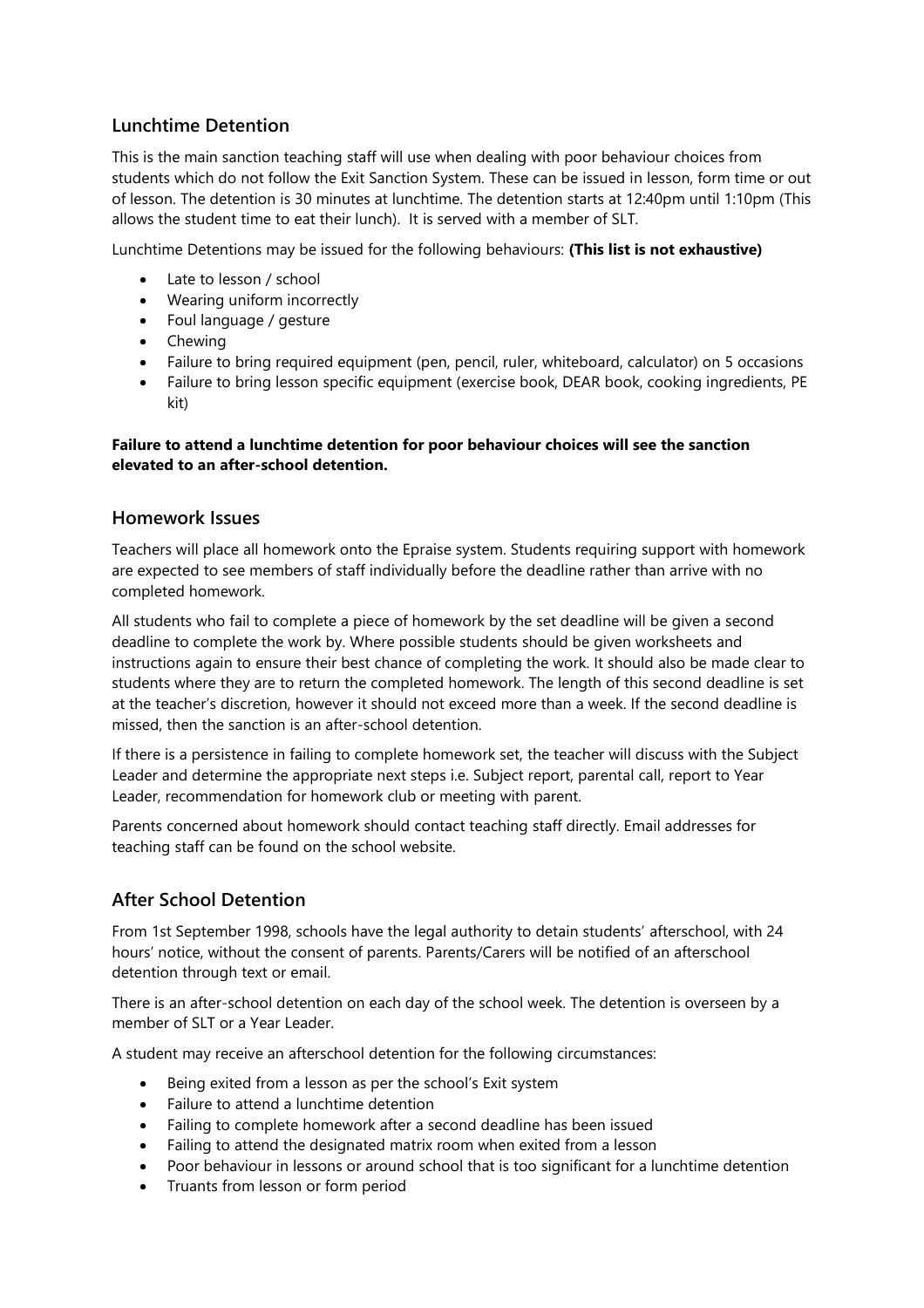- Is late for school 2 times and every subsequent late to school
- Has a banned item visible in school (mobile phone, aerosols) Please see the school's confiscation of property, screening and searching policy.
- Receives a consequence from a member of SLT or their year leader for their behaviour in school or the wider community.

Follow up actions will be explored if there are persistent breaches in the behaviour policy including meetings in school with Teachers, Subject Leaders, year leaders or members of the senior leadership team.

If a student does not attend their after-school detention, then they will be issued with a Friday SLT detention. This detention is 1 hour and 35 minutes from 3:25pm to 5pm.

#### **Isolation**

The Isolation Room is the last step the school will take prior to a Fixed-Term exclusion. It is a very serious sanction and will be used when:

- A student fails to attend a Friday SLT detention
- A student fails to attend the Matrix Room (this maybe for a reduced amount of time dependant on the situation)
- A student has truanted in school.
- A student who receives three S3 matrix's in a half term. This resets each half term
- The actions of the student were serious enough to escalate the sanctions immediately to the Isolation Room
- A student acts in clear defiance of the school rules
- They are returning from a fixed term exclusion

Whilst in the Isolation Room, students will attend from 9.00am until 4.25pm. Students will receive their break & lunch in the isolation room. Students who fail to meet the requirements of the isolation room will be subject to a Fixed Term exclusion and will spend additional time in the Isolation Room on their return.

#### **Fixed Term Exclusion Process**

All decisions to exclude are serious and only taken as a last resort or where allowing the student to remain in school would either harm the safety or well-being of other students or undermine the good order of the school. The following are examples but not a definitive list. All decisions to exclude will be made by the Principal after due consideration of available evidence. Some of the reasons to issue a fixed term exclusion may include;

- Refusal to comply with a reasonable request from a senior member of staff.
- When in isolation failing to adhere to the rules.
- The use of aggressive language towards peers or staff.
- Unprovoked or premeditated violence towards another student
- Bringing smoking/vaping items into school.
- Using racist, homophobic, xenophobic language towards peers or staff.
- Other issues based on the principal's discretion.

All fixed-term exclusions will involve a reintegration meeting with parents/carers and the student present. When the student has successfully completed the reintegration meeting they will spend one day in the Isolation room prior to them being readmitted to normal lessons.

Where possible the reintegration meeting with parent/carers will be made in the morning of the day of returning from the exclusion, if a parent/carer cannot attend, the student will be placed in isolation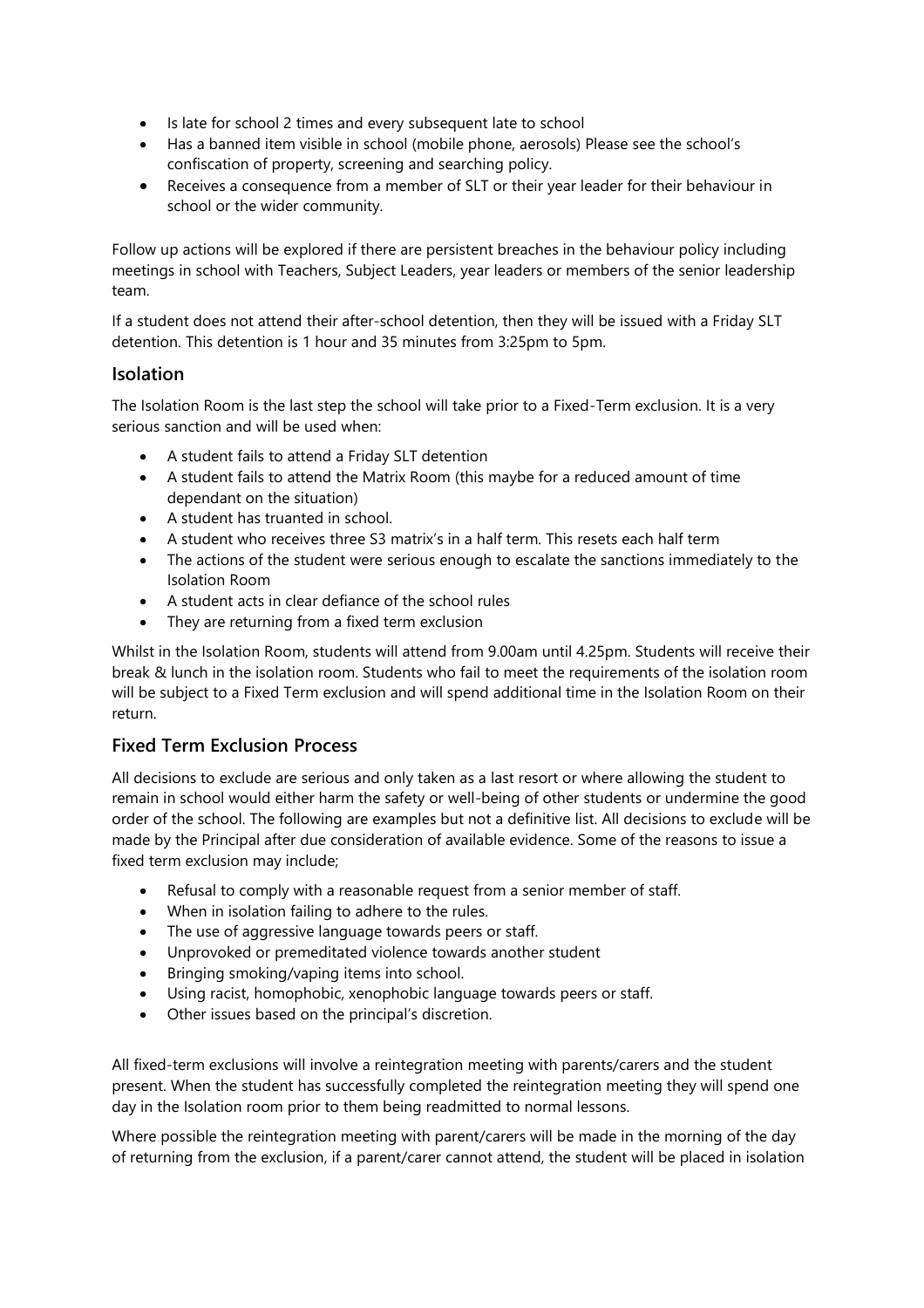until the reintegration meeting takes place. Parents will be informed of the recommended actions following each fixed-term exclusion by letter. These actions are as follow;

**Second exclusion:** Parent will meet with the year leader again. Looking at the students' progress since the previous fixed term exclusion and if there is any support that needs to be explored. Student and parent will be asked to sign behaviour contract.

**Third exclusion:** Meeting with Year Leader and Senior Leader. In this meeting a review of all behaviour and how the school student & parent move forward. It may be necessary to complete a document called a common assessment framework (CAF) for school to be able to assist with providing further support. Managed move to be discussed and option to be offered or directed.

**Fourth exclusion**: Meeting with 2 members of the Senior Leadership Team in charge of behaviour and Discipline. Student is at risk of a permanent exclusion-warning given. If no managed move has been trialled, this option is to be directed.

Further exclusion after a fourth fixed term exclusion may result in directions to attend alternate education provision and referrals to relevant agencies. At this point reintegration meetings may also be held with the Principal. If the student reaches 15 days of exclusion in a term they will have to attend a meeting with the Principal and School Governors.

#### **Permanent exclusion**

Where no other sanction is deemed appropriate, the Principal may exclude a student for a fixed period or permanently. For example, a permanent exclusion may be appropriate to manage persistent and defiant misbehaviour including bullying (which would include racist or homophobic bullying) or possession and/or use of an illegal drug or drug paraphernalia on school premises.

The procedures laid down by the Local Education Authority are strictly adhered to and parents are advised of them. School work is set for excluded students if parents request it. Parents have a right of appeal against all exclusions to the Governing Body and the Local Education Authority. The permanent exclusion of a student with Special Educational Needs requires a review of the students' needs to be held within a short period of time.

There will, however, be exceptional circumstances where, in the Principal's judgement, it is appropriate to permanently exclude a child for a first or 'one-off' offence. These might include:

- a) serious actual or threatened violence against another student or a member of staff
- b) sexual abuse or assault
- c) supplying an illegal drug
- d) carrying an offensive weapon.

These instances are not exhaustive, but indicate the severity of such offences and the fact that such behaviour can affect the discipline and well-being of the school community

School will use the 'When to call the police' guidance from the National Police Chiefs Commission to decide when police involvement is required. We will also consider whether a CAF referral is appropriate and consider the role of any other agency working with the student.

#### **Report Sheets**

Year Leaders will track the behaviour incidents given to their Year group on a weekly basis to identify patterns. Students causing concern will be discussed at the weekly ECM meetings with the Welfare Manager. If deemed suitable a report sheet will be issued to the student to further monitor behaviour and attitude in lessons.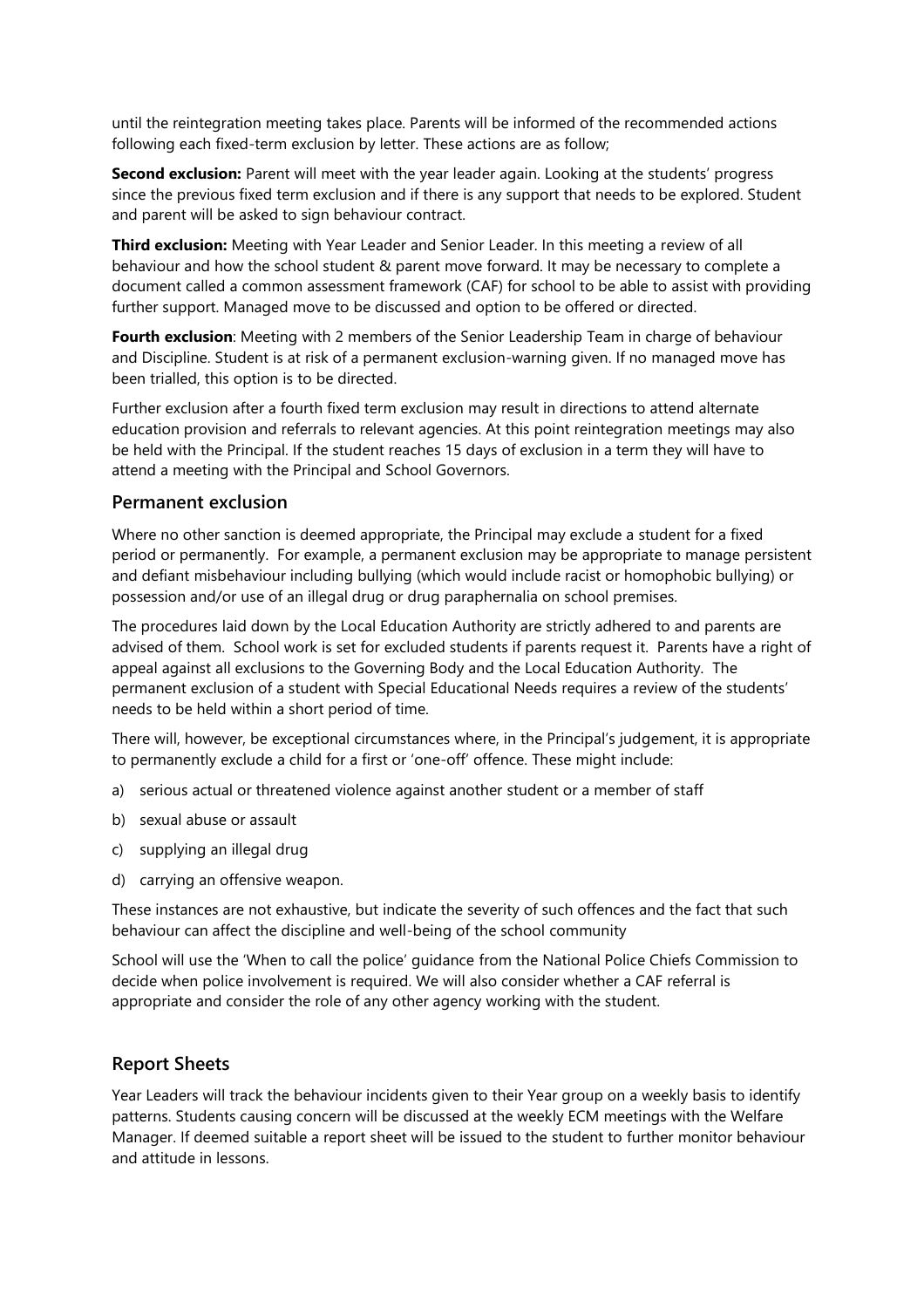Students who are underperforming in a subject area or have consistent behaviour issues in a subject area can be put on subject report. The subject report is issued by the teacher with authorisation of the subject leader. The teacher can set targets for the student each lesson and should use the report to find positive behaviour to reward. However, if underperformance or behaviour issues remain then these will be recorded.

There are two review points when a student is on subject report. At the end of the report period, one of the following actions will be taken:

- Student comes off report,
- Report period is extended,
- Student goes onto Year Leader Report.

Year Leader reports are issued by a student's year leader. This may be due to the outcome of a subject report, multiple subject reports being consolidated to one report card or an accumulation of behaviour issues. This report covers all lessons and form time. The targets and duration of the report are managed by the year leader.

At the end of the report period, one of the following actions will be taken:

- Student comes off report,
- Report period is extended,
- Student goes onto SLT Report.

SLT reports are issued by the student's year leader but a member of SLT will oversee the management of the report and set the student targets. This report covers all lessons and form time. The targets and duration of the report are managed by the SLT member.

At the end of the report period, one of the following actions will be taken:

- Student comes off report,
- Report period is extended,
- A further behaviour strategy is explored.

#### **Governors Behaviour Panel**

The school recognises that after behaviour incidents, and the follow up sanctions, students may not be best placed to reflect on their behaviour effectively. It is important that reintegration meetings occur so expectations can be made clear to all parties. However, we also feel it is beneficial for students with persistent behaviour issues to have the opportunity to look at these and decide on ways to improve away from any one specific incident.

Students, parents/carers and members of the school team will be invited to a governors behaviour panel. This will provide all stakeholders to decide on actions which need to be taken by:

- **Student**
- Home
- School

in order to see an improvement in the student's behaviour and their progress in school. These panels will be completed on a half termly basis with all year groups.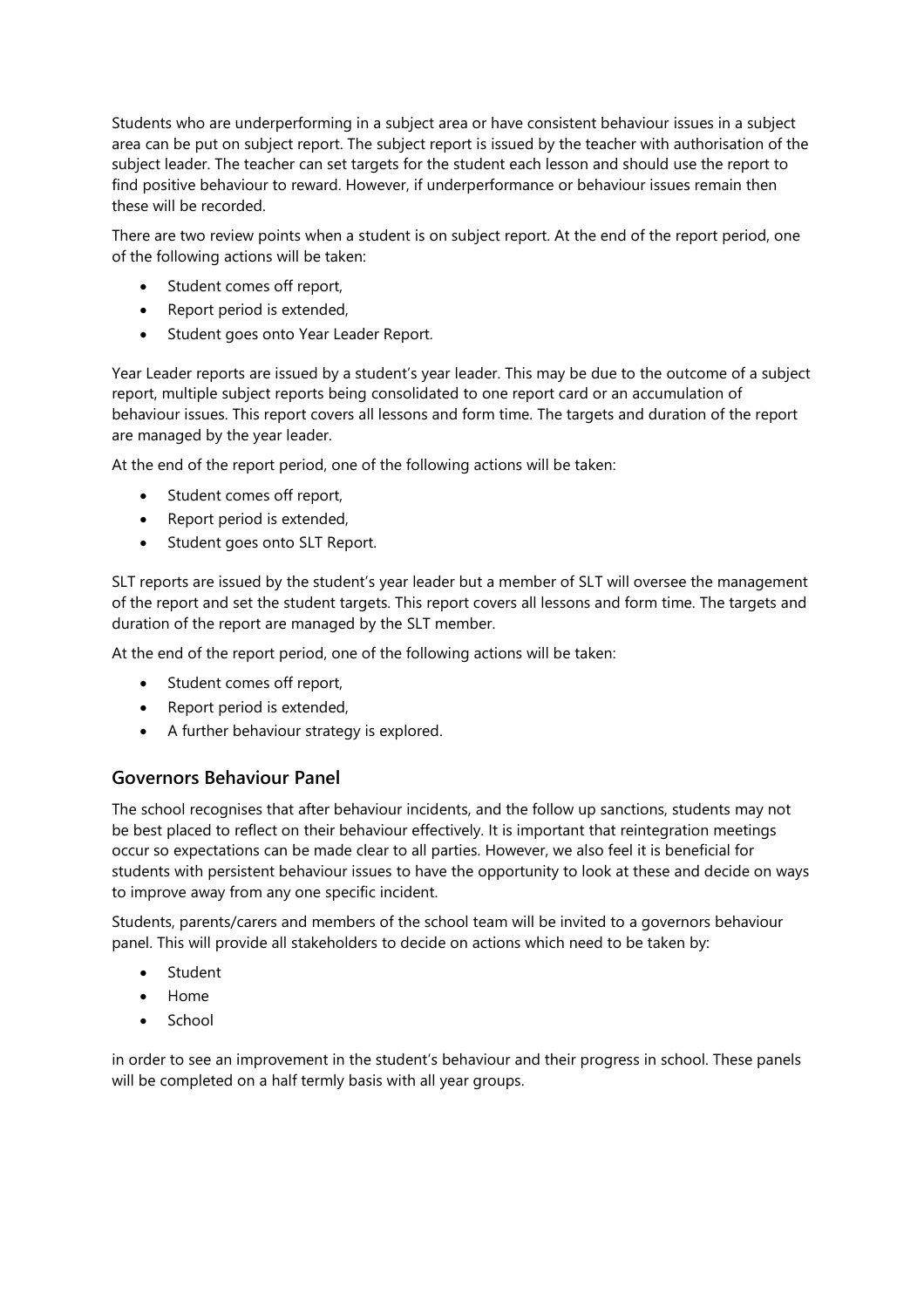# **Additional Behaviour Issues**

#### **Punctuality**

Punctuality is important to ensure lessons commence on time and students have the opportunity to engage in the full set of learning experiences provided by the teacher. Therefore a 2-bell system is in place for key lessons to ensure students arrive promptly for lessons.

**Start of the School Day:** The school day starts at 9:00am. There is a 2-bell system in place for the start of this session. The first bell rings at 08:55am, this allows the students 5 minutes to get to form time. Any student in school at this time who is not at the classroom door by the ringing of the second bell is marked as late and a late detention is issued.

Any student who arrives after 9:00am will have to enter through reception. The receptionist will then mark the student as Late in the register and the student will receive a lunchtime detention. This system is in place for times where there maybe conflict with late buses or transport issues. In these circumstances, students are not marked in as late and no lunchtime detention is issued.

If a student receives 2 morning lates in any half term will result in an after-school detention and future morning lates will be issued an after-school detention. This resets each term.

**Period 4:** After lunch, lessons start at 13:25. There is a 2-bell system in place for the start of this period. The first bell rings at 13:20, this allows students 5 minutes to get to lesson. Any student who is not at the classroom door by the ringing of the second bell is marked as late and a late detention is issued.

**Period 1, 2, 3 & 5:** These lessons occur after lessons or morning break, therefore teaching staff monitor lateness to these lessons and use their discretion to decide what, if any, sanction will be issued. The sanction would be a lunchtime detention.

#### **Uniform and Personal Appearance**

In the staff handbook and parent handbook, we provide details on the correct uniform which must be worn in school as well as personal appearance expectations.

When students do not have the correct uniform, they will be sent to their year leader to correct this. Wherever possible students will be issued with the correct uniform item which they will wear and return at the end of the school day. Replacement uniform is provided by school, this is purchased from new or donated by students who have left. This is regularly washed.

Where students are not meeting appearance expectations, they will be provided with supplies to correct personal appearance.

If there is no replacement uniform or appearance can't be easily corrected, then students will be issued with a uniform card, which is dated and signed. This can then be shown to any further staff who challenge students about uniform.

SLT and Year Leaders will issue lunchtime detentions when incorrect uniform is worn or personal appearance rules are broken.

If a student refuses to correct their uniform or appearance, despite correct uniform/supplies being available then they will be issued a lunchtime detention. A second refusal will lead to an after-school detention and further refusals could lead to isolation. A parent meeting will be held if problems persist.

Where parental notes are sent in to explain incorrect or missing uniform, these will be considered before a sanction is issued.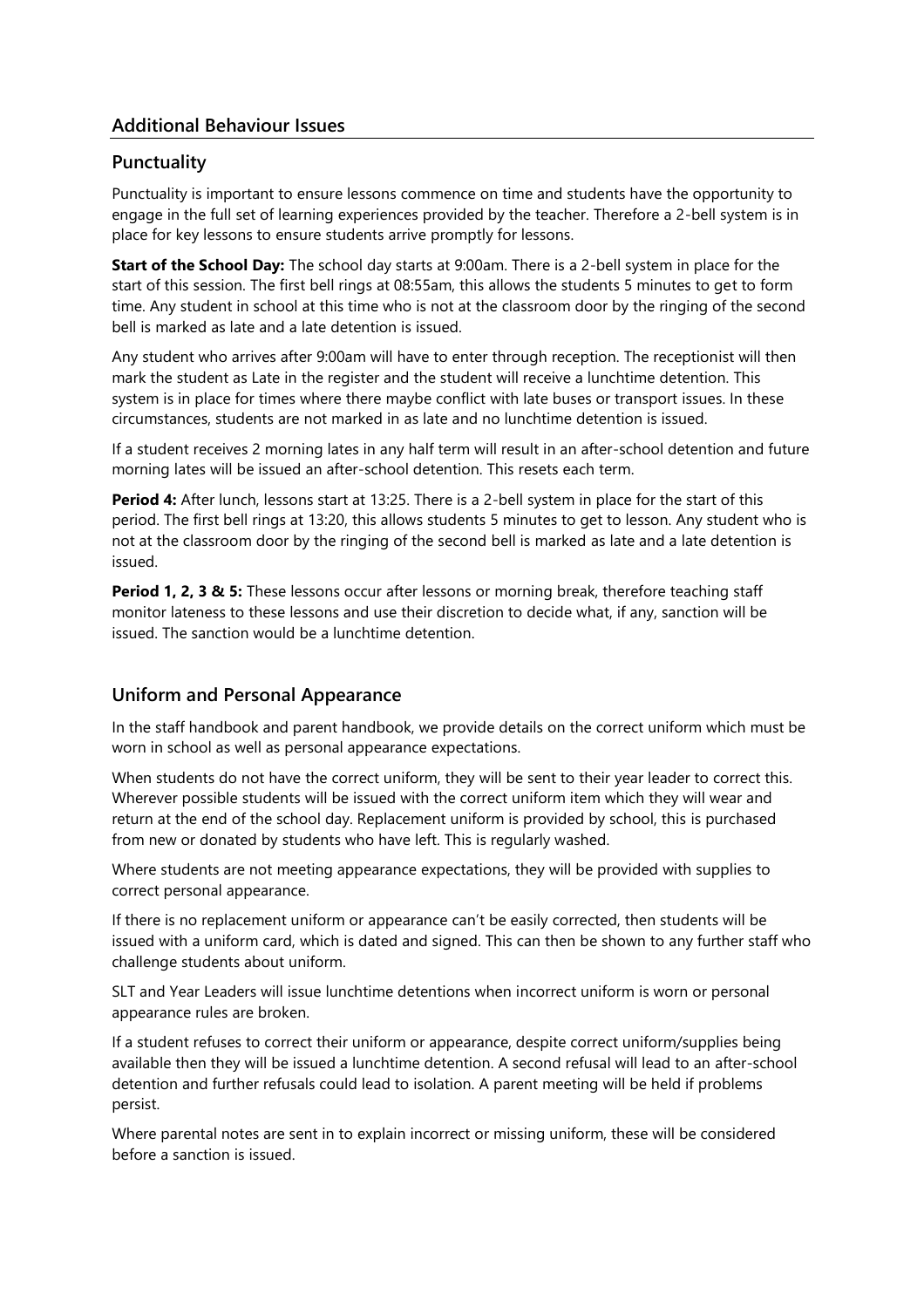# **Equipment Expectations**

All students at Carnforth High School are given a plastic folder to act as their work and equipment organiser. They are also provided with a whiteboard, whiteboard pen and wiper, ruler and a green pen. Students are also expected to provide a black/blue pen and pencil which they can store in their folder if they wish.

Students should take responsibility for their own equipment and arrive at lessons with all the equipment to participate in the learning. If a student arrives to a lesson and doesn't have any of the following equipment: **black/blue pen, green pen, purple pen, pencil, ruler, whiteboard (pen and wiper) and their plastic folder**; then staff should log this on EPraise as a 'Missing Equipment' behaviour incident. Staff do not need to follow this with a lunchtime detention; instead when a student gets 5 'Missing Equipment' incidents they are issued an SLT lunchtime detention by the pastoral team.

If students lose the equipment provided they will have the ability to purchase this from school at a cost price. Parent/Carers of students who need support in purchasing items should contact the Welfare Manager or Assistant Principal.

# **Banned Items Procedure**

The following items are not allowed in school as they are deemed to be an unnecessary risk to safety to the student and others:

- Any items containing solvents
- Aerosols
- Cigarettes and Electronic Cigarettes including matches, lighters, fluids, spares
- Electronic/Battery computer games, devices, and gadgets
- Excess jewellery or incorrect uniform items

Mobile phones can be bought into school by students, but they must be switched off and kept in a school bag at all times during the school day. If students are caught using or carrying a mobile phone during the school day, it will become a banned item and the same procedure will be used as for the items listed above.

Banned items that are found on a student or on the school site will be confiscated by any member of teaching or support staff. The member of staff will take the item to the pastoral office or send for the SLT staff on call to collect the item if they are unable to get to the pastoral office promptly. Items will be signed in and out by 2 members of staff so that they are able to identify the item and condition.

These may only be collected at the end of the school day after contact has been made with the parent/carer, a senior member of staff agrees that they can have the item back or that there may be a safety risk in not presenting the item back to the student. Parents are reminded that should they wish to collect an item on the day it is confiscated, the school office closes at **16:30.** 

If a mobile phone is confiscated due to the nature of the content, it will be determined by the relevant authority (i.e. Police) if this can be returned.

Please be aware that some items can't be returned to students.

#### **Searching Students**

School staff can search a student for any item if the student agrees. If a student refuses to be searched and it is deemed that they are in the possession of a prohibited item, they will be directed to isolation and may face a fixed term or permanent exclusion based on the information and previous history of the student.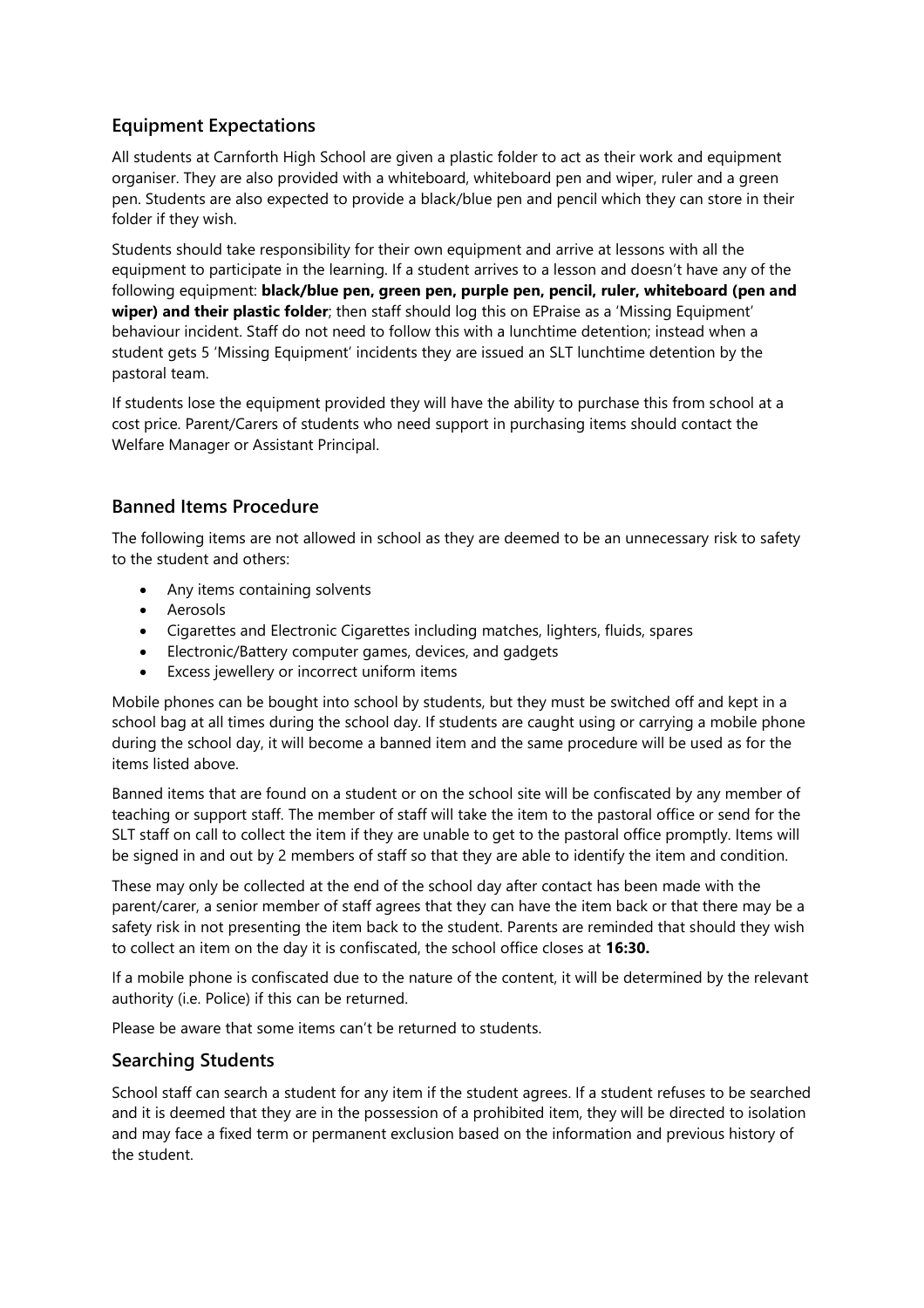The Principal and staff authorised by them have a statutory power to search students or their possessions, without consent, where they have reasonable ground for suspecting that the student may have a prohibited item. Some items that are prohibited items:

- Knives or weapons
- Alcohol
- Illegal drugs
- Prescription and over the counter drugs
- Stolen items
- Tobacco and cigarette papers
- Fireworks
- Pornographic images
- Any article that the member of staff reasonably suspects has been, or is likely to be, used to commit an offence or to cause personal injury to, or damage to the property of, any person (including the student).

When carrying out a search, staff will adhere to social distancing guidelines and students may be asked to carry out the search by emptying pencil cases, bags etc. themselves to reduce risk to all parties.

For more information, please see the Confiscation of Property, Screening and Searching Policy and Procedure.

#### **The Fire Alarm**

Setting off the Fire Alarm with no good reason will lead to a fixed-term exclusion, due to the nature of the incident this exclusion could be of significant length. If this a repeated offence it could lead to a permanent exclusion.

#### **Discipline outside the School Gates**

Teachers have a statutory power to discipline students for misbehaving outside of the school premises. Section 89(5) of the Education and Inspections Act 2006 gives Head teachers/Principles a specific statutory power to regulate students' behaviour in these circumstances "to such an extent as is reasonable".

In line with DFE Guidance, the school may discipline a student for any misbehaviour when the child is:

- Taking part in any school organised activity or school related activity or
- Travelling to or from school or
- Wearing school uniform or
- in some other way identifiable as a student at the school

Or misbehaviour at any time, whether or not the conditions above apply, that:

- Could have repercussions for the orderly running of the school or
- Poses a threat to another student or member of the public or
- Could adversely affect the reputation of the school

#### **Peer on Peer Abuse**

We are committed to providing a caring, friendly and safe environment for all our students so they can learn in a relaxed and secure atmosphere. The Anti-Bullying policy states that bullying of any form is unacceptable, that the school's anti-bullying stance will be explicitly stated to parents and students,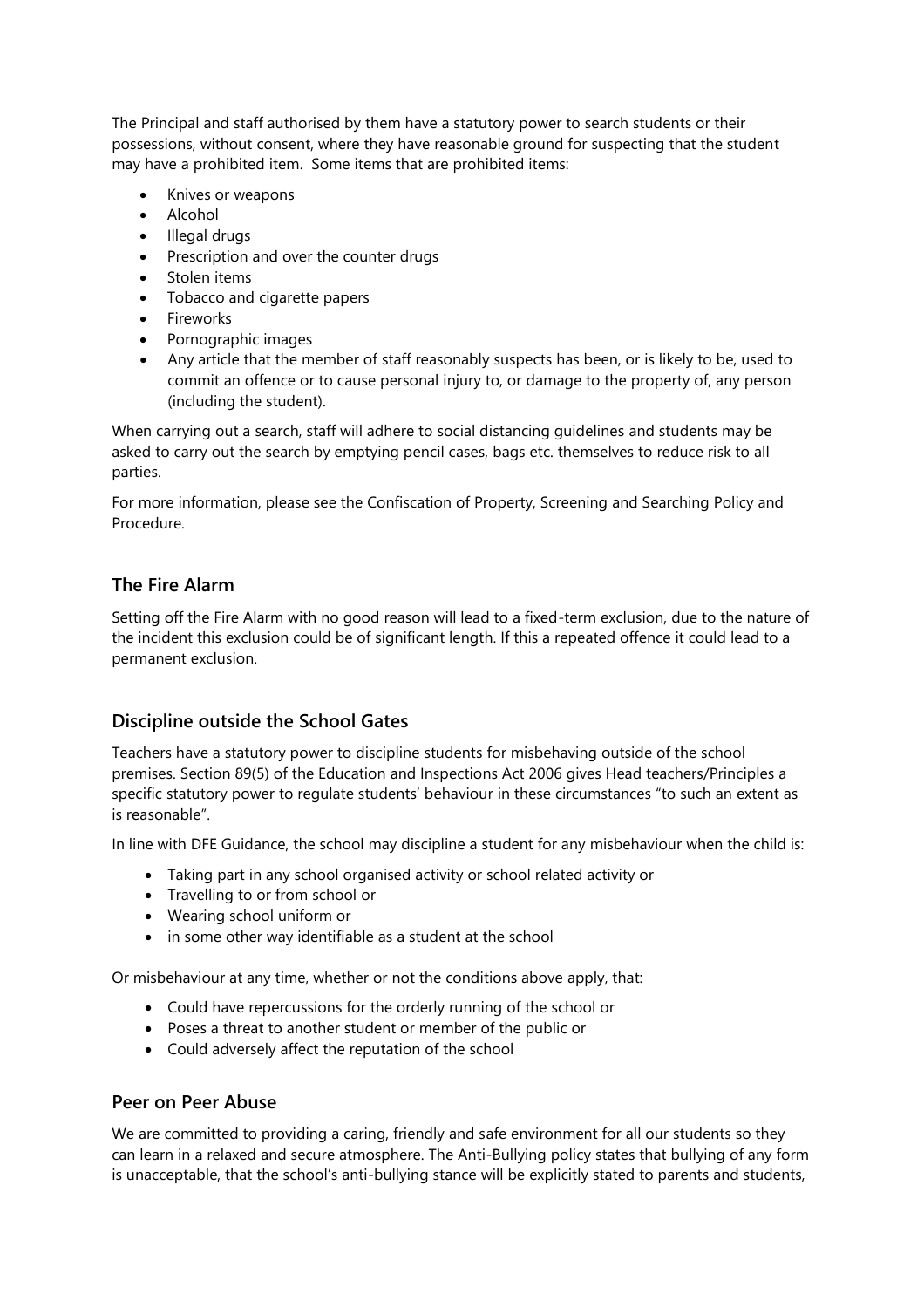that instances of proven bullying will be recorded and that normal disciplinary sanctions, including exclusion where appropriate will be involved. The long term aims of the policy are to develop an ethos in which the students themselves regard bullying as unacceptable.

Any racist act in work or deed is totally unacceptable. The parents of the offender will be advised of the incident and an appropriate sanction will be applied.

All school staff, both teaching and non-teaching (for example midday supervisors, caretakers, and support staff) have a duty to report bullying, to be vigilant to the signs of bullying and play an active role in school's efforts to prevent bullying.

Staff will record on the school CPOMS system:

- Peer on Peer Abuse incidents,
- Prejudice-Based incidents,
- Uses of Derogatory language

This will alert the Year Leaders and relevant members of the Senior Leadership Team to concerns.

For more information, please see the school's anti-bullying policy.

#### **Drugs and other illegal substances**

A student found in possession of or under the influence of an illegal substance will normally be given a fixed-term exclusion. In rare cases, isolation may be used instead. Parents and the relevant outside agencies will be informed. A student supplying an illegal substance for use by others will be given either a fixed term or permanent exclusion depending on the circumstances. If personal gain is involved ("trafficking") the exclusion will be permanent.

#### **Threats to the Safety and Welfare of Others**

**Students:** A student who is involved in persistent acts of aggression towards other students, including verbally violent or aggressive behaviour, could face a fixed term exclusion or permanent exclusion, depending on the severity of the incident or incidents and with reference to the student's behaviour record.

**Staff:** Physical assault on a member of staff by a student will lead to permanent exclusion. Threatening behaviour towards a member of staff by a student, including violent and threatening language, could face a fixed term exclusion. Dependant on the severity of the incident(s) this could lead to a permanent exclusion. This will take into account the students' previous behaviours and circumstances involved in the event.

#### **The use of force to Control or Restrain Students**

In July 2013, the government published a revised version of 'Use of Reasonable Force'. It indicates that all members of school staff have a legal power to use reasonable force and the decision on whether or not to physically intervene is down to the professional judgement of the staff member concerned and should always depend on the individual circumstances.

The guidance is clear that any member of staff may use 'reasonable force' to physically restrain a student under the following circumstances:

- Remove disruptive children from the classroom where they have refused to follow instructions leave the classroom;
- Prevent a student behaving in a way that disrupts a school event, trip or a visit;
- Prevent a student leaving the classroom where allowing the student to leave would risk their safety or lead to behaviour that disrupts the behaviour of others;
- Prevent a student from attacking a member of staff or another pupil, or to stop a fight in the playground; and
- Restrain a student at risk of harming themselves through physical outbursts.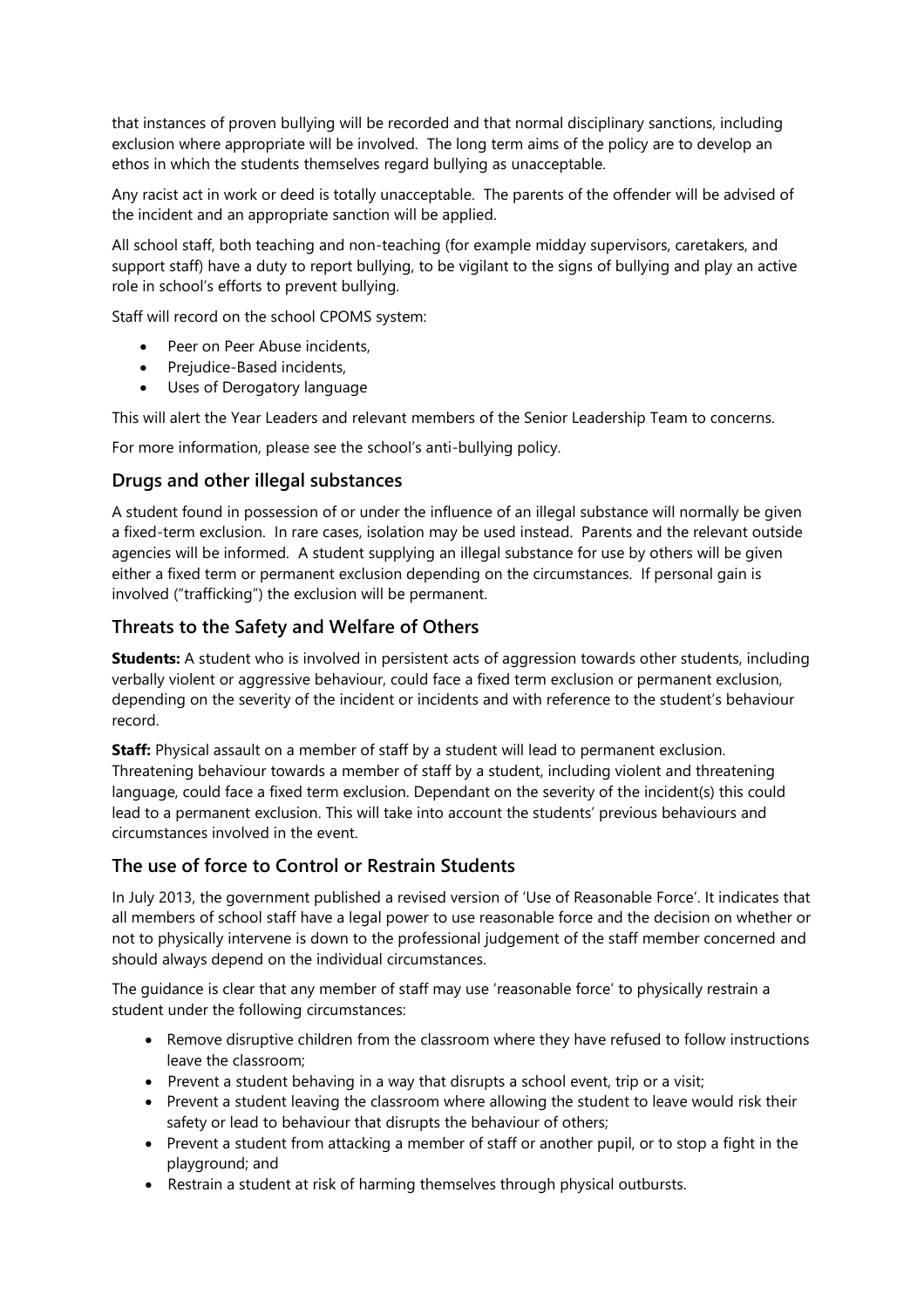As outlined in 'Positive Environments where children can flourish', March 2018 (Ofsted), protecting the pupil's rights and dignity will be taken into consideration by staff when determining the need for and level of physical intervention required.

In line with 'Keeping Children Safe in Education' (2020), as a school, we will consider the risk of using physical restraint or isolation for pupils with SEND given the additional vulnerability of pupils in this cohort. As part of our positive planning and proactive behaviour support, we aim to reduce the occurrence of risky behaviour and the need to use restraint.